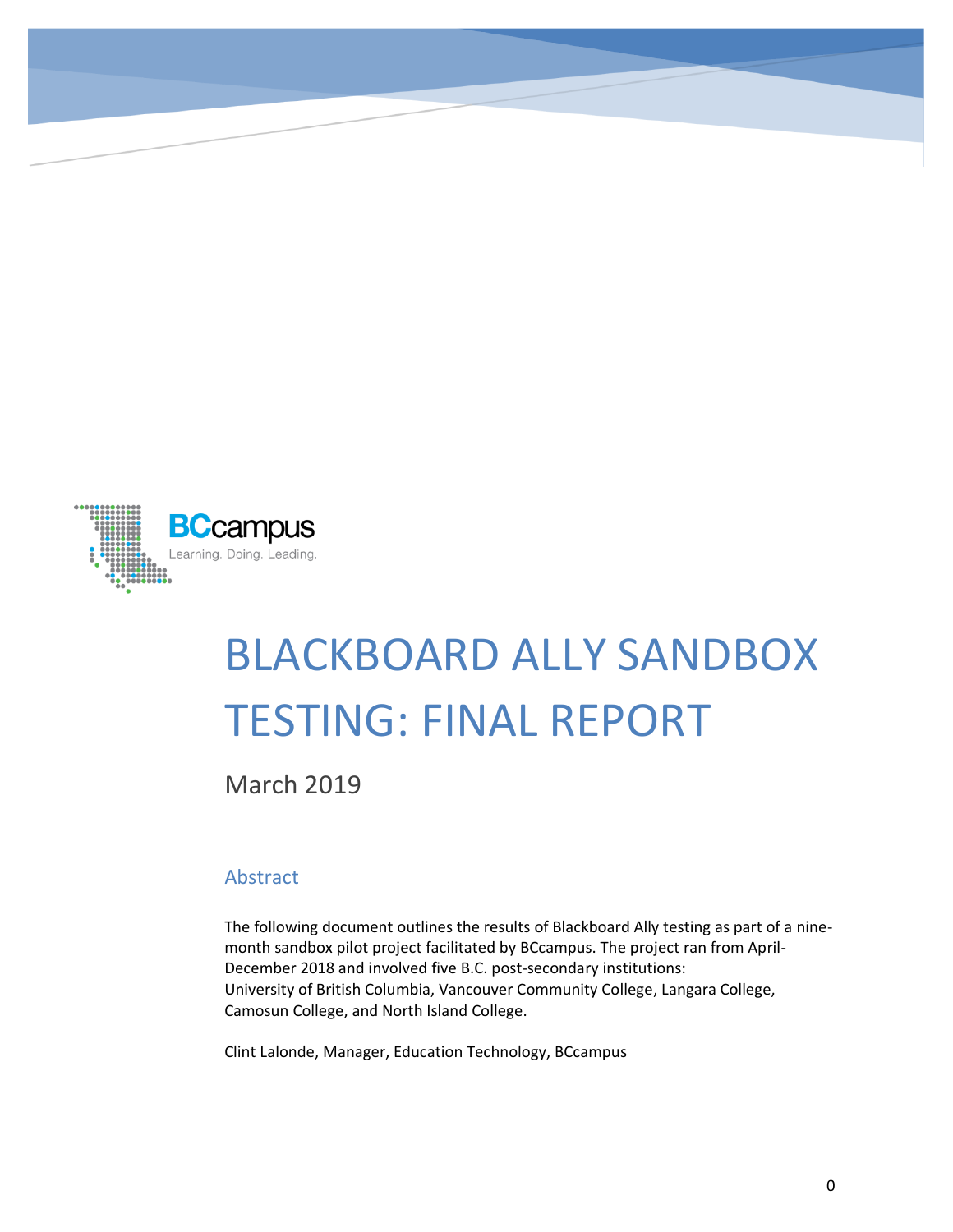

## **Table of Contents**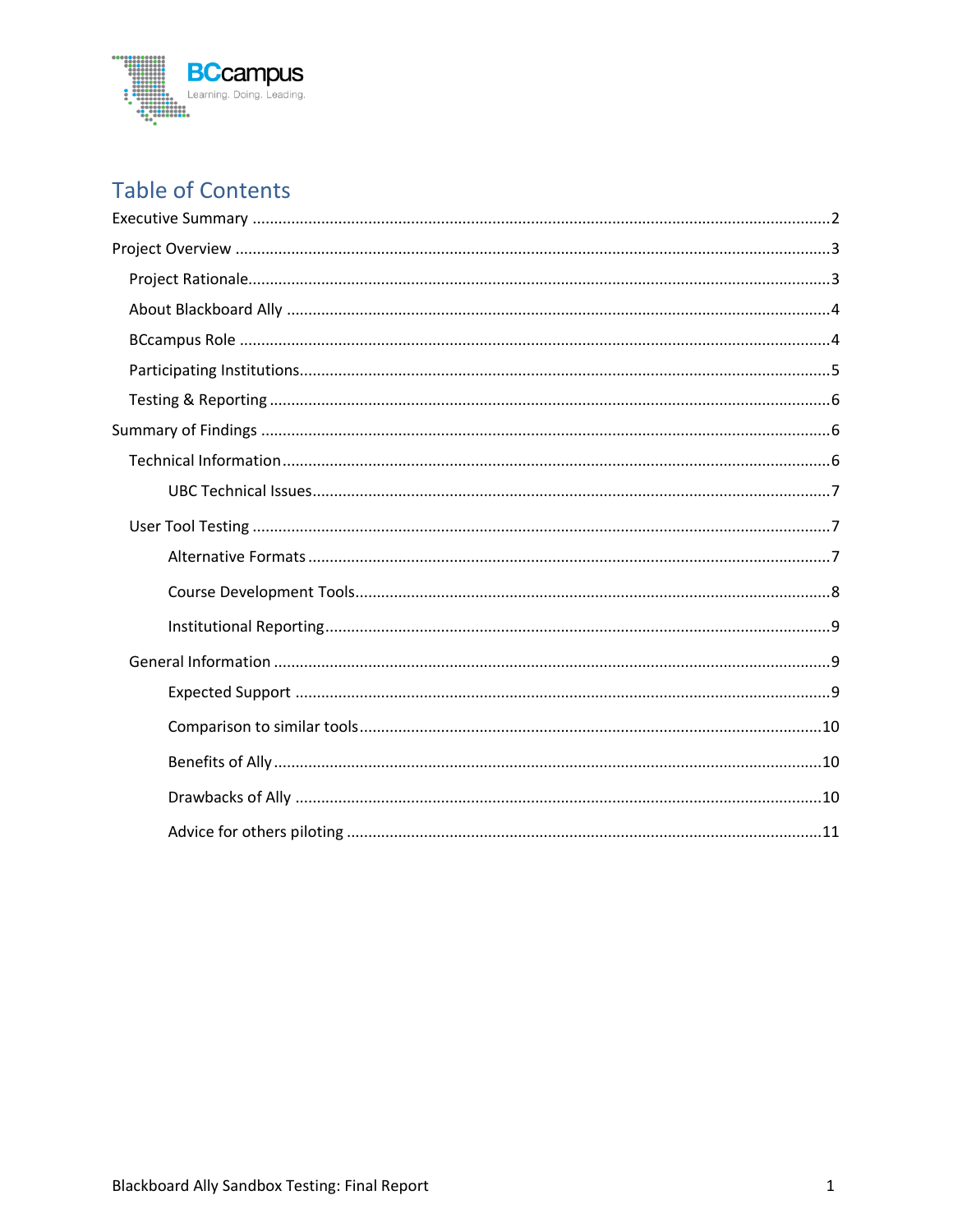

## <span id="page-2-0"></span>Executive Summary

- 1. The ability for students to convert learning materials to alternative formats, including translation to another language, was viewed as a highly beneficial feature of Ally, although one institution noted that the language translation may not be quite as accurate as Google Translate.
- 2. Course development tools in Ally are very useful for both correcting inaccessible content and for raising the overall level of awareness within the institution about accessibility issues. However, they could be made even more useful with better integration with existing LMS content creation tools.
- 3. With some exceptions, testing institutions noted that the accessibility guidance and feedback provided to course developers in Ally is clear, useful, and instructional.
- 4. While the institutional reporting tool is useful, it may be too rigid to provide all the required information institutions would like.
- 5. Ally can provide an important avenue for students who do not wish to identify as having a disability, allowing access to services that would normally require them to disclose.
- 6. If not rolled out thoughtfully and deliberately, Ally could be viewed by faculty and instructors as an encroachment on their instructional autonomy, or as a criticism of their work.
- 7. While generally regarded as a very useful tool in addressing accessibility issues, Ally is viewed as one piece in a wider accessibility strategy within the institution, and one that can prompt wider discussions about the importance of accessibility.
- 8. Cost is a significant factor, which provides support that further exploration into the possibilities of a shared system-wide shared service and/or licence agreement is warranted.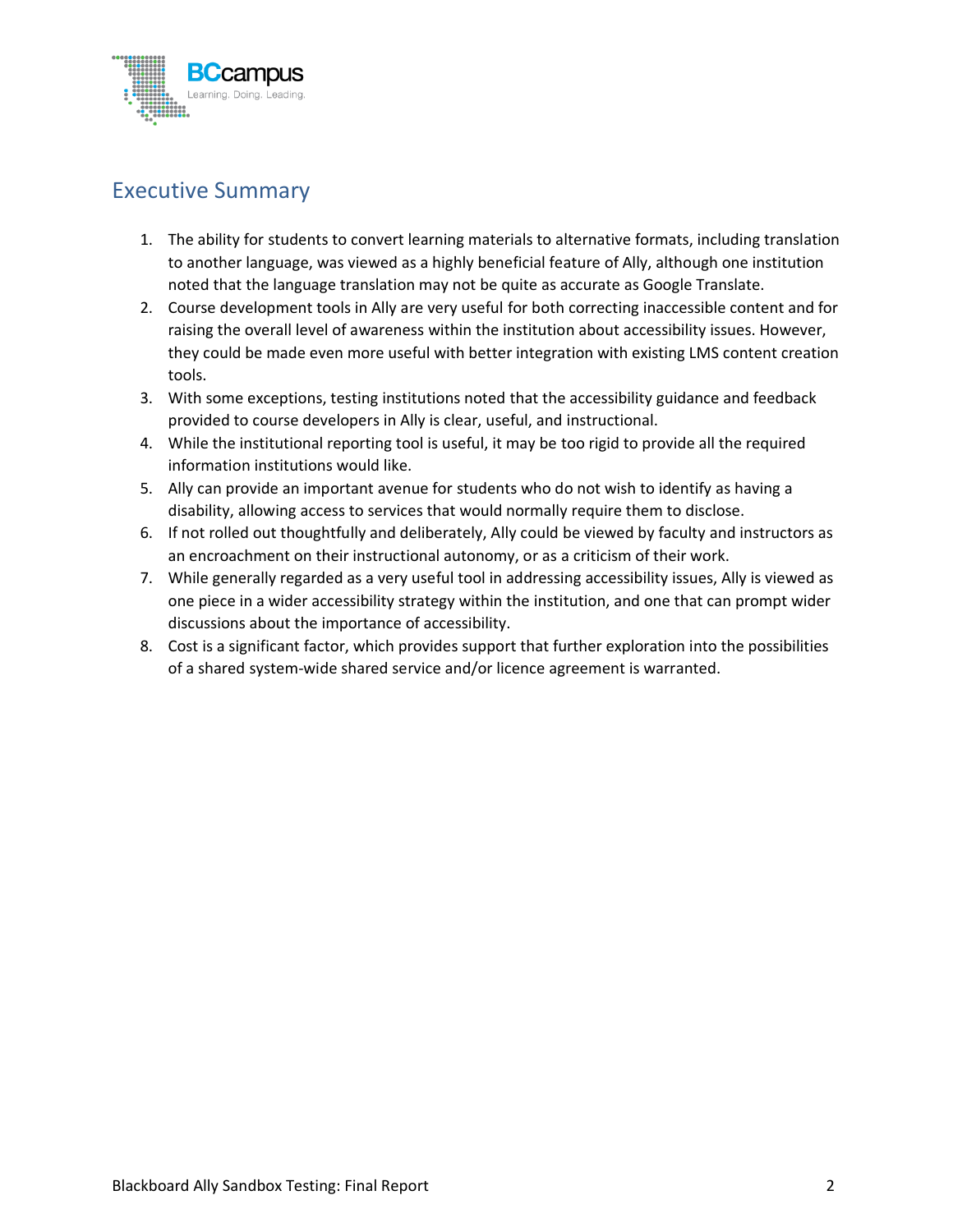

## <span id="page-3-0"></span>Project Overview

From April to December 2018, BCcampus conducted a limited sandbox testing project to assess the functionality of Blackboard Ally, a web-based application that works with institutional Learning Management Systems (LMS) to help ensure that digital learning content is technically accessible to learners.

The sandbox testing project was done as a multi-institutional collaborative project, with five postsecondary institutions participating in the evaluation of the application.

This report contains a summary of the findings of the institutional testing and is provided as an openly licensed resource to others to assist in their evaluation of Ally. Individual institutional reports and project support documents are available on the BCcampus website.

#### <span id="page-3-1"></span>Project Rationale

Ensuring learners in the B.C. post-secondary system have access to accessible learning content requires a multi-pronged approach. No single solution or service can account for the myriad of situations where digital learning content is used within post-secondary systems. Supports such as CAPER-BC, course and content design guidelines such as Universal Design Principles (UDL), and resources such as the B.C. Open Textbook Accessibility Toolkit are all vitally important components of the accessible digital learning content picture.

However, a gap exists when faculty create their own digital learning content. Institutions have traditionally had difficulty ensuring that accessible digital learning content is created by instructors or course developers without the appropriate technical knowledge. Instructors often inadvertently and unknowingly create inaccessible learning content. While the resources and services mentioned above remain vitally important, Ally may help address the issue of instructors who create digital learning content on their own without knowledge of accessibility principles or Universal Design processes. Additionally, Ally may provide institutions with institutional data to help them strategically address accessibility issues at an institutional level.

Specifically, Ally has the potential to:

- Improve student learning by providing flexible content formats for students who may require them.
- Increase access to post-secondary education for equity-seeking students by ensuring that barriers to learning resources are reduced and content is accessible to all students.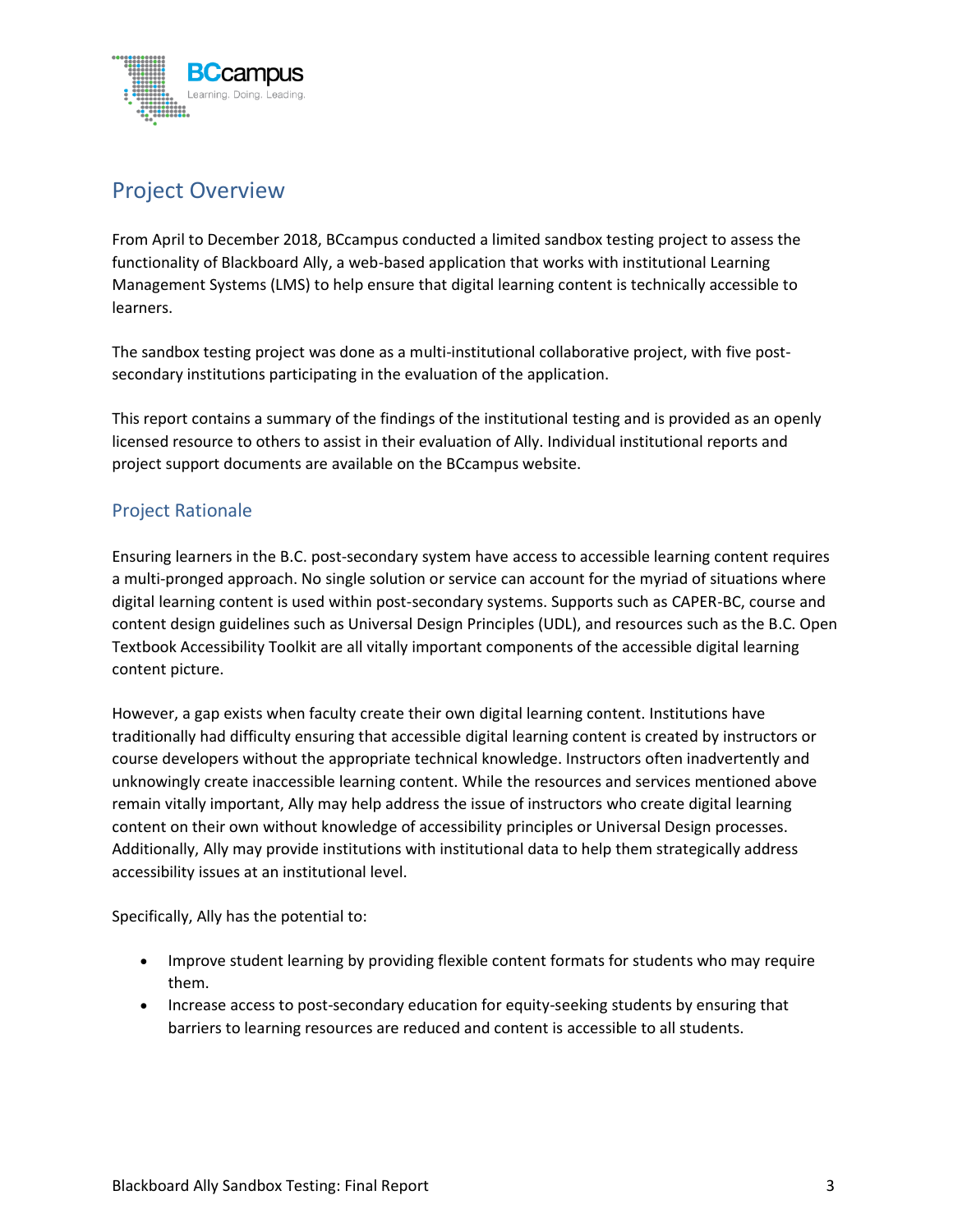

The goal of this sandbox project was to provide an independent assessment of Ally to help assist British Columbia post-secondary institutions make decisions around its effectiveness.

#### <span id="page-4-0"></span>About Blackboard Ally

[Blackboard Ally](https://www.blackboard.com/accessibility/blackboard-ally.html) is a tool developed to assist with the development and deployment of accessible learning content. Specifically, Blackboard Ally is a tool that works within institutional Learning Management Systems (LMS) and provides three key features.

- 1. **Course development tools.** As learning content is developed within the LMS, Ally provides asneeded checks and real-time advice to course developers on whether the content meets content accessibility guidelines. It also provides tips on how to fix common accessibility problems as content is being developed.
- 2. **Alternative formats for students.** For content delivered from within the LMS, Ally provides ondemand content transformation into numerous languages and alternative technical formats, providing learners choice in how they wish to engage with their learning content.
- 3. **Institutional reporting tools.** Ally provides institutional reporting and content audits of all content within the institutional LMS to ensure that content meets accessibility guidelines.

Ally currently integrates with three of the four LMS systems in use in B.C.: Blackboard, Moodle, and Canvas. Brightspace/D2L integration is in the works and is expected to be complete in the fall of 2019.

#### <span id="page-4-1"></span>BCcampus Role

The project was funded by BCcampus as part of its mandate to support the B.C. post-secondary system with the evaluation of emerging education technologies.

BCcampus coordinated the project, specifically providing the following:

- A project manager to coordinate the project with both the vendor and participating institutions.
- Funding to cover installation and a six-month licence of Ally at each institution.
- Funding to cover a two-hour orientation training session for participating institutions.
- A virtual knowledge sharing community for all participating institutions, for the duration of the testing, to provide support from their peers as the project progressed.
- An evaluation template completed by each institution at the conclusion of their testing period.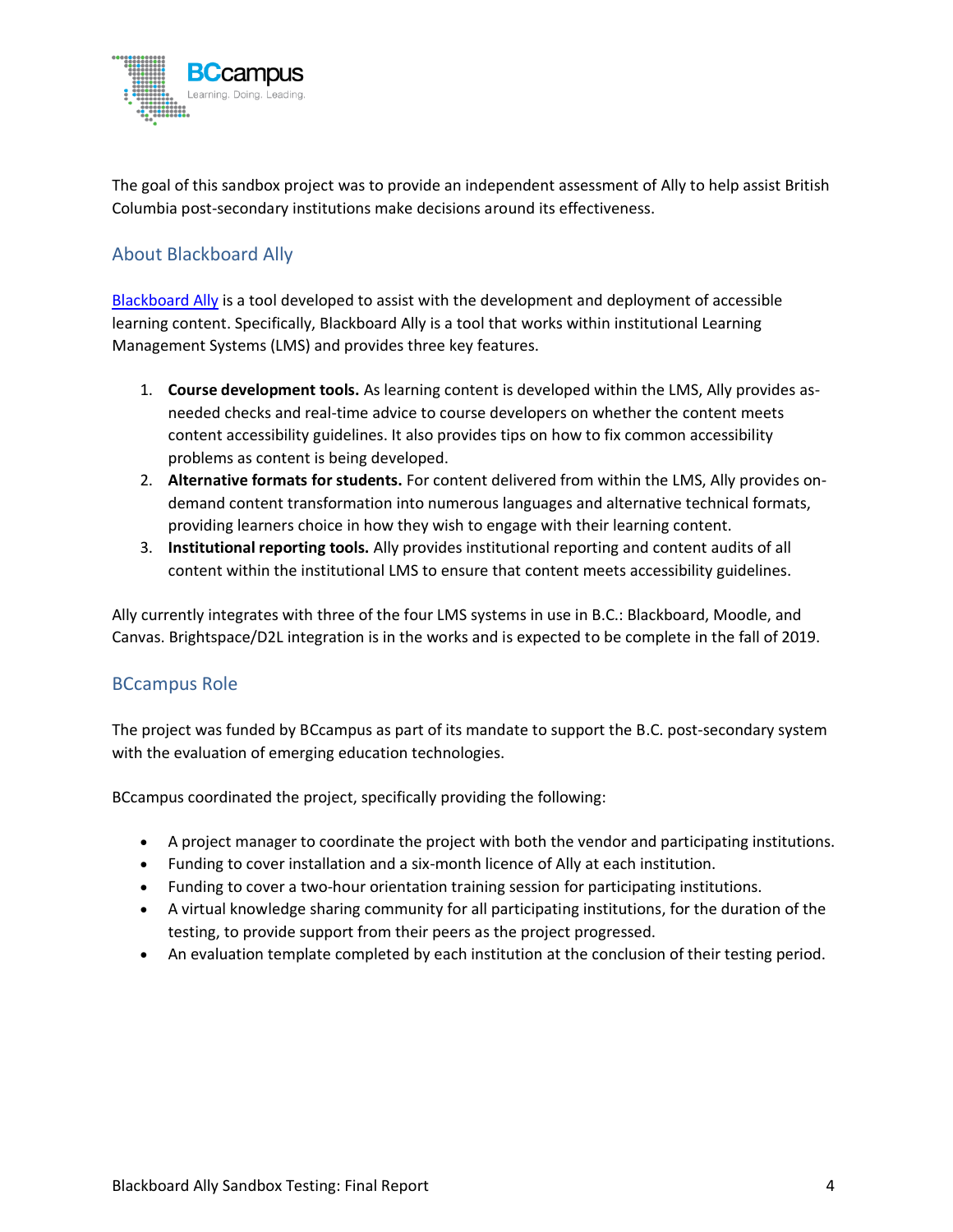

#### <span id="page-5-0"></span>Participating Institutions

Invitations to participate in the testing were sent to each institution in British Columbia. Emails were sent to institutional representatives within IT Services, Teaching & Learning Centres, and Accessibility Centres at each institution. CAPER (Centre for Accessible Post-Secondary Resources) was also invited to participate and was kept informed of project progress.

From the initial pool of 25 institutions, 14 institutions attended an [introductory webinar](https://video.bccampus.ca/media/Blackboard+Ally+EdTech+Demo/0_rzd8dbgr/18606) in March 2018 where the project was presented and described. Of the 14 institutions that participated in the webinar, five expressed interest in participating with the testing of Ally. The five institutions represented both colleges and universities, as well as a cross-section of four major Learning Management Systems in use within B.C.

Participation agreements with the five institutions were signed in May 2018, with each institution conducting their testing over a six-month period from June to December 2018.

| <b>Institution</b>                | <b>Level of Participation</b>                                                | <b>Institutional LMS</b>      | <b>Testing LMS</b>            | <b>Ally Features Tested</b> |                                |                            |
|-----------------------------------|------------------------------------------------------------------------------|-------------------------------|-------------------------------|-----------------------------|--------------------------------|----------------------------|
|                                   |                                                                              |                               |                               | Alternative<br>formats      | Course<br>development<br>tools | Institutional<br>reporting |
| <b>UBC</b>                        | Self-hosted. Ally was<br>installed on institutional<br>LMS.                  | Canvas                        | Canvas                        | X                           | x                              | x                          |
| Vancouver<br>Community<br>College | Self-hosted. Ally was<br>installed on institutional<br><b>LMS</b>            | Moodle                        | Moodle                        | X                           | $\boldsymbol{\mathsf{x}}$      | X                          |
| <b>North</b><br>Island<br>College | Self-hosted. Ally was<br>installed on institutional<br><b>LMS</b>            | <b>Blackboard</b>             | <b>Blackboard</b>             | X                           | $\boldsymbol{\mathsf{x}}$      | x                          |
| Camosun<br>College                | Hosted service. Ally was<br>installed and tested on<br>LMS provided by Ally. | D2L Brightspace<br>(see note) | Moodle<br>(hosted by<br>Ally) | X                           | $\boldsymbol{\mathsf{x}}$      |                            |
| Langara<br>College                | Hosted service. Ally was<br>installed and tested on<br>LMS provided by Ally. | D2L Brightspace<br>(see note) | Moodle<br>(hosted by<br>Ally) | X                           | X                              |                            |

#### **Participating Institutions**

*Note on D2L Brightspace Support: Because Camosun and Langara used an LMS that was unsupported at the time of testing, they each conducted their testing on an instance of Moodle, a hosted software-as-a-service (SaaS) platform provided by Ally. Because of this, institutional reporting tools were not available for Langara and Camosun to test.*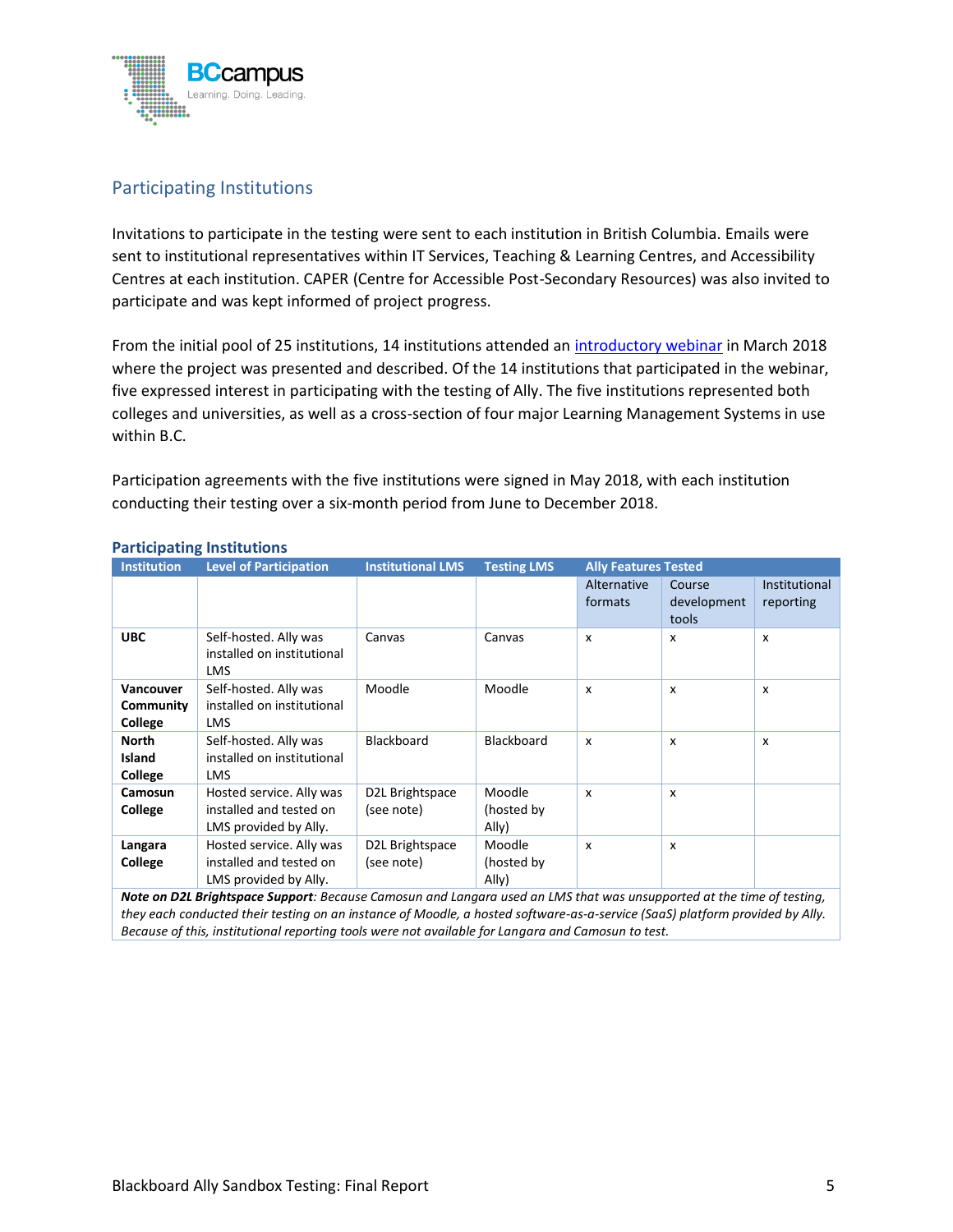

#### <span id="page-6-0"></span>Testing & Reporting

Institutions were provided a final reporting template from BCcampus and were asked to report back on the following areas.

- 1. **Technical Issues**, including reporting any issues with installing, configuring, or otherwise administering the application within their LMS.
- 2. **User Testing**, broken into subsections representing the three different tools within Ally (Alternative Formats, Course Development Tools, Institutional Reporting). Institutions were asked to report on the following questions for each tool.
	- 1. Did the tool work as expected? If not, what was unexpected?
	- 2. Did testers find the tool easy and intuitive to use? If not, what parts of the application did testers find unintuitive or difficult to use?
	- 3. What did users like most about the tool? What did they dislike about the tool?
	- 4. What kind of support did each institution provide for testers during their testing session?
	- 5. Additional comments about the specific tool.

#### 3. **General questions**

- 1. What features did institutions feel were missing from Ally?
- 2. How does Ally compare to similar tools?
- 3. What do institutions see as the top benefit for adopting Ally?
- 4. What do institutions see as the biggest challenge for adopting Ally?
- 5. What advice do institutions have for others who may be interested in piloting Ally?

While BCcampus provided the final report template, each institution developed its own internal testing plans, protocols, and assessments to answer these questions.

Of the five participating institutions, both VCC and UBC conducted surveys with some of their testers to gather quantitative data. Langara, Camosun, and NIC conducted most of their testing with staff from their respective Teaching and Learning Centres. VCC included administrators in the testing.

For more details on how each institution conducted their internal testing, please refer to each institutional report.

### <span id="page-6-1"></span>Summary of Findings

#### <span id="page-6-2"></span>Technical Information

Of the five institutions, three installed Ally on their internally hosted LMS: UBC (Canvas), VCC (Moodle), and NIC (Blackboard). As previously noted, the two D2L Brightspace institutions, Camosun & Langara,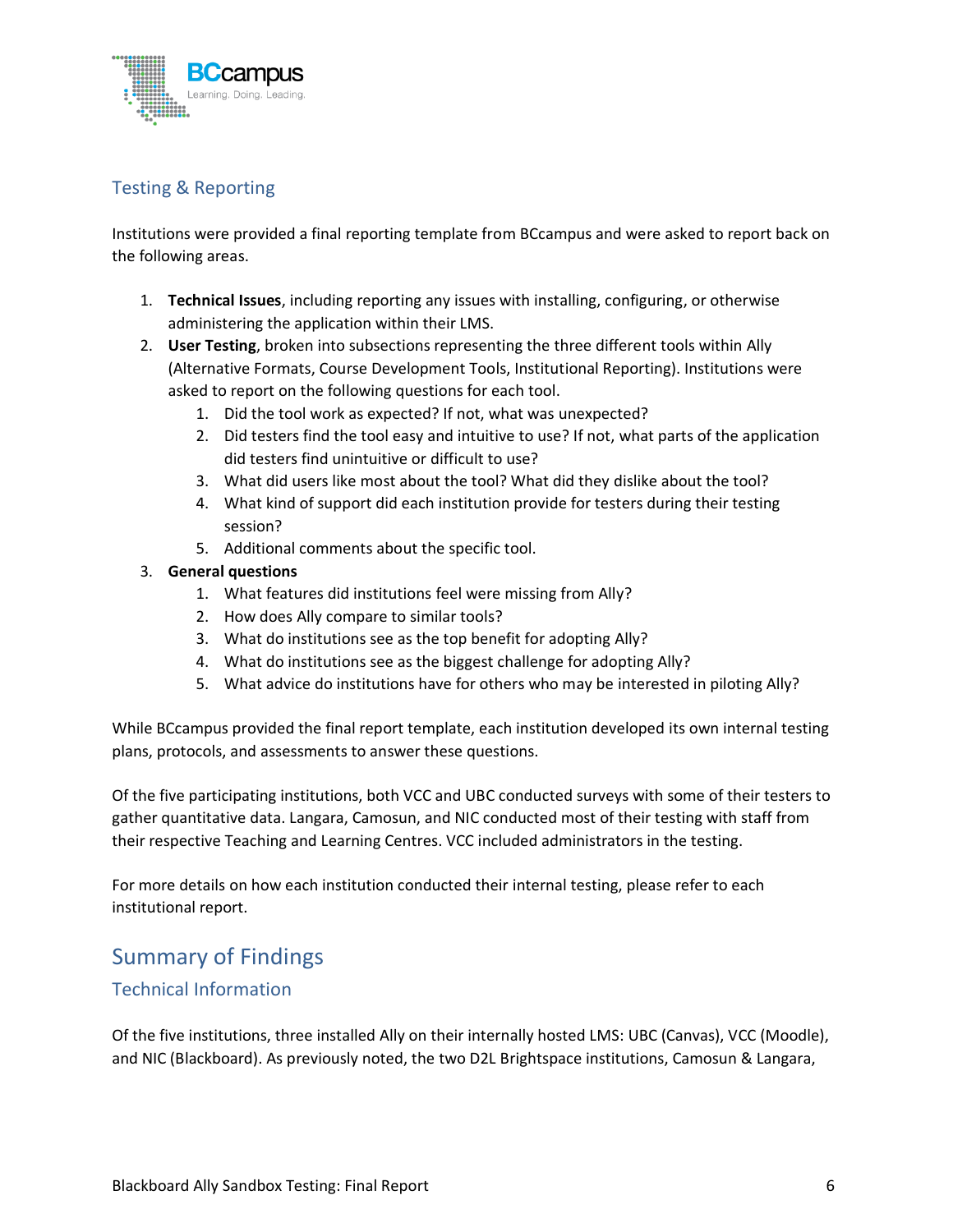

used a Moodle instance hosted by Ally for their testing because the integration with D2L was not complete at time of testing.

Four of the five institutions reported no significant technical issues during the installation and operation of Ally.

#### <span id="page-7-0"></span>UBC Technical Issues

UBC reported technical issues with both the installation and operation of Ally.

UBC expressed concerns that the Ally integration with Canvas required an overly broad level of permissions within Canvas to operate. UBC worked with Ally to reduce the level of permissions needed by the Ally application account for the testing. UBC stated that if they choose to deploy Ally , they would revisit the level of permissions required by the application more closely.

Once the permission levels were adjusted and Ally was operationalized, UBC noticed the access token for the Ally API stopped working and accessibility indicators for the courses were not working correctly. An uninstall and reinstall fixed the problem. UBC subsequently noted that Ally's indicators were appearing to several users not involved in the pilot. Seeing this as unexpected behaviour and fearing a bug, UBC uninstalled Ally again and then discovered this was actually default behaviour of Ally. They reinstalled Ally, issued communications to explain the unexpected behaviour and, within a week, Ally had made a code change which addressed the unexpected default and hid Ally from all but the intended users.

UBC noted that while there were bumps in the road, the Ally team was responsive and worked with them quickly to help identify and fix the problems.

## <span id="page-7-1"></span>User Tool Testing

#### <span id="page-7-2"></span>Alternative Formats

Of the three features, Ally's ability to transform learning content into multiple alternative formats was noted as a highly beneficial feature by all participating institutions.

UBC student testers reported that the ability to generate PDF documents of course materials was the most useful feature, followed by the ability to generate audio files, and the ability to translate course content into another language.

Langara testers were similar, with PDF and audio versions both scoring highly, although they also noted that the could not fully test the electronic braille alternative format.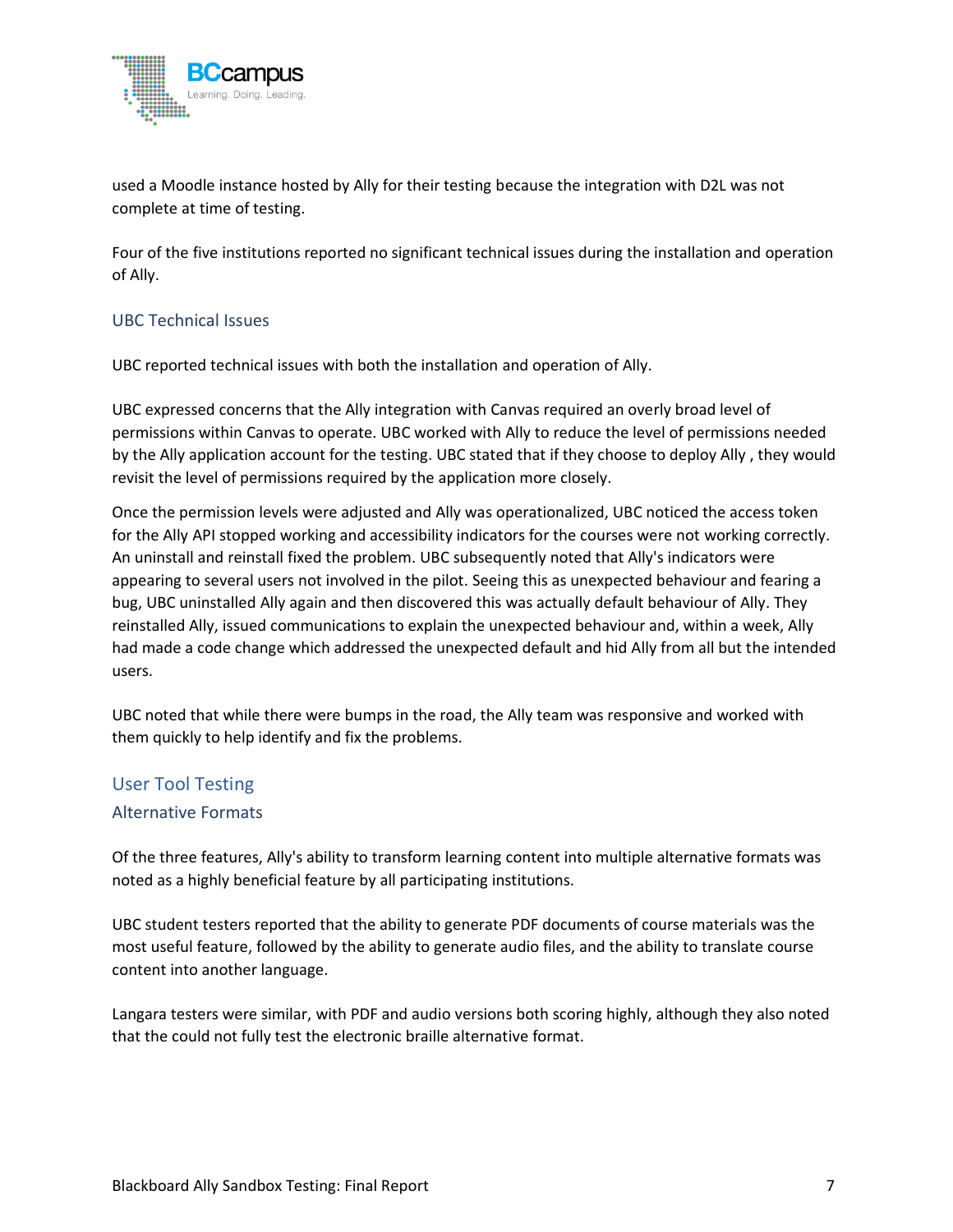

For VCC, the ability to translate content into another language was viewed as "a great benefit for ELL students". However, when it came to language translation, Langara discovered some problems with the machine language translation, notably that Google Translate appeared to do a more accurate job translating Portuguese, and one language, Malay, was mislabeled on the user interface as Malayalam.

All institutions noted they provided minimal support to users who tested the alternative formats, and the user interface of the tools seemed intuitive and straightforward to use.

#### <span id="page-8-0"></span>Course Development Tools

All five institutions tested the course development tools and reported they worked as expected, with a few exceptions.

Most institutions rated the feedback and guidance provided by Ally to course developers highly. Several remarked that having clear feedback and guidance available, along with suggestions on how to fix accessibility issues within the course development tools, significantly raised the overall level of awareness of accessibility issues with faculty and course designers.

Both Langara and UBC did note that there were a few instances of "coming soon" in the feedback and guidance messages, with Langara commenting that "testers felt the indicator should not be available if there was no guidance available for a certain section."

While the course development tools were generally applauded by all testing institutions, there were a few surprises.

Three of the five institutions noted that Ally did not seem to convert native LMS content (i.e. quizzes, pages, and other LMS-specific tools) to alternative formats, and two noted that Ally did not provide video captioning when they felt it should.

Finally, Langara noted some issues not reported by other institutions, notably that there appeared to be some inconsistencies between accessibility issues reported by Ally and accessibility issues reported by other accessibility checkers, in this case the built-in accessibility checker in Microsoft Office. Langara also noted that Ally missed some issues they had purposefully introduced, and that the user interface occasionally obscured that a document had multiple accessibility issues by only showing one issue and requiring the user to click an easily missed link labelled All Issues.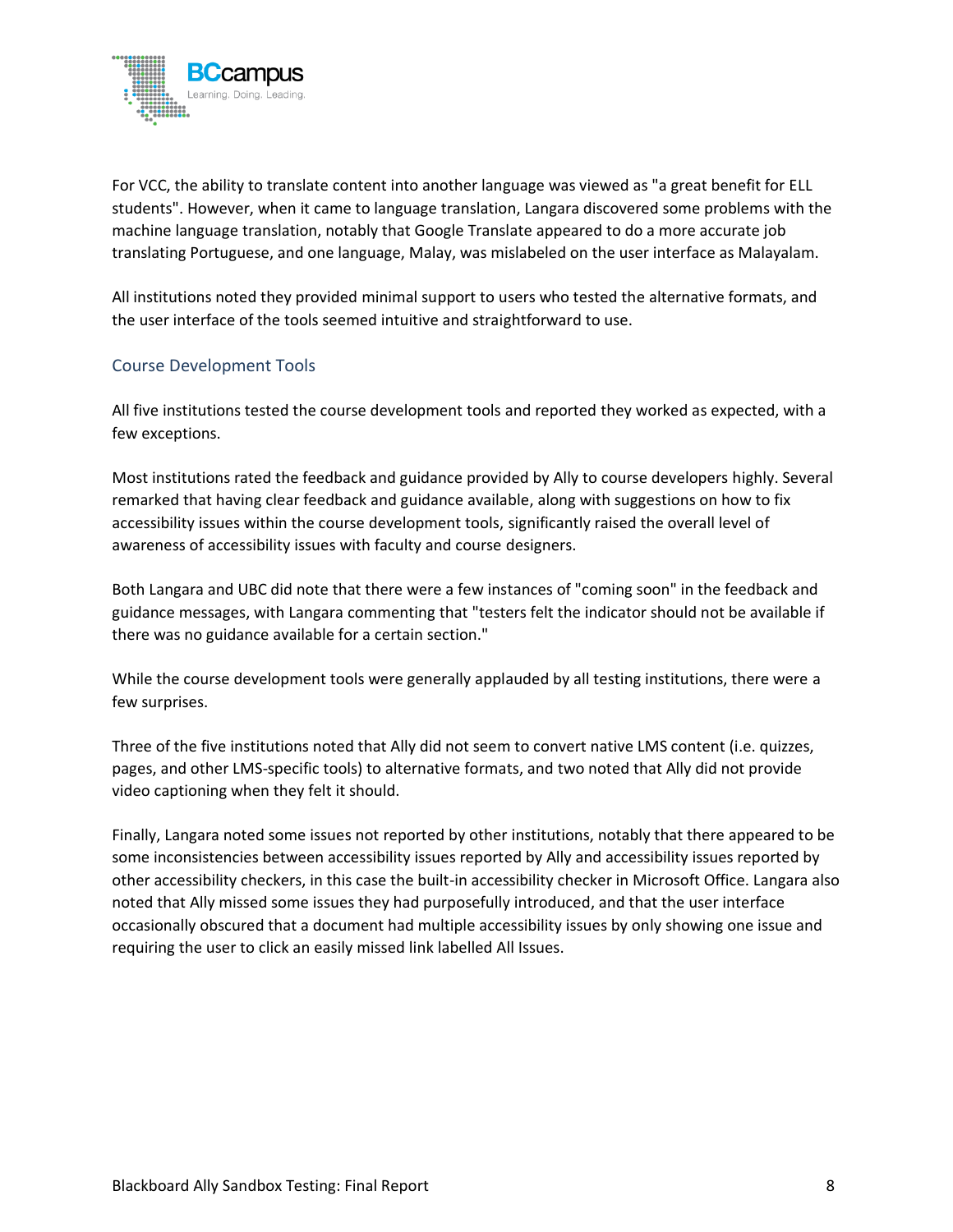

#### <span id="page-9-0"></span>Institutional Reporting

Only two of the five institutions tested the institutional reporting tool, primarily because this tool was only available to the testing institutions who installed and hosted Ally on premises. Testing revealed mixed results, mostly around the design of the user interface and the rigidity of reporting criteria.

While UBC noted that the institutional reporting tool was overall "clear and helpful", they also noted that there was "some room for improvement".

On the positive side, UBC noted a clean interface, sensible overview graphs and charts, good classification system (Sever, Major, Minor), and the ability to drill down into a report to a granular level.

Issues UBC had with the institutional reporting tool included the inability to filter out empty course shells, inability to group courses by academic year when using the "Courses" tab, and no explanation as to what constituted "Severe", "Major", or "Minor" issues. Additionally, UBC noted that the tool appeared to be somewhat inflexible to UBC-specific rules around some of their course code designations. Finally, UBC noted that the user interface did not have an adequate paging system to scroll through reports, commenting that their only navigation option was a "Next" or "Previous" button when some of their institutional reports covered close to 100 pages. UBC also noted that Ally listed encrypted items as having accessibility issues.

VCC also noted issues with the institutional reporting tool, noting that they felt it was of "limited use" for planning. Of concern for VCC was the inability to sort reports based on factors such as number of users, number of documents, and overall score. VCC felt this information was important for them to be able to determine where to strategically allocate resources across the institution.

#### <span id="page-9-1"></span>General Information

#### <span id="page-9-2"></span>Expected Support

Testing institutions were asked to speculate on the types and level of support they felt would be required at their institution should Ally be implemented.

Regarding student support, most institutions felt support would be minimal as the alternative formats are intuitive and self-explanatory.

Regarding faculty support, answers varied across institutions. All noted that course developers, faculty, and those using the institutional reports would require some training on the Ally tools as well as wider training on accessibility in general. A few remarked that Ally could play a role in opening the door to further conversations about accessibility in general, and that Ally was a good tool to begin raising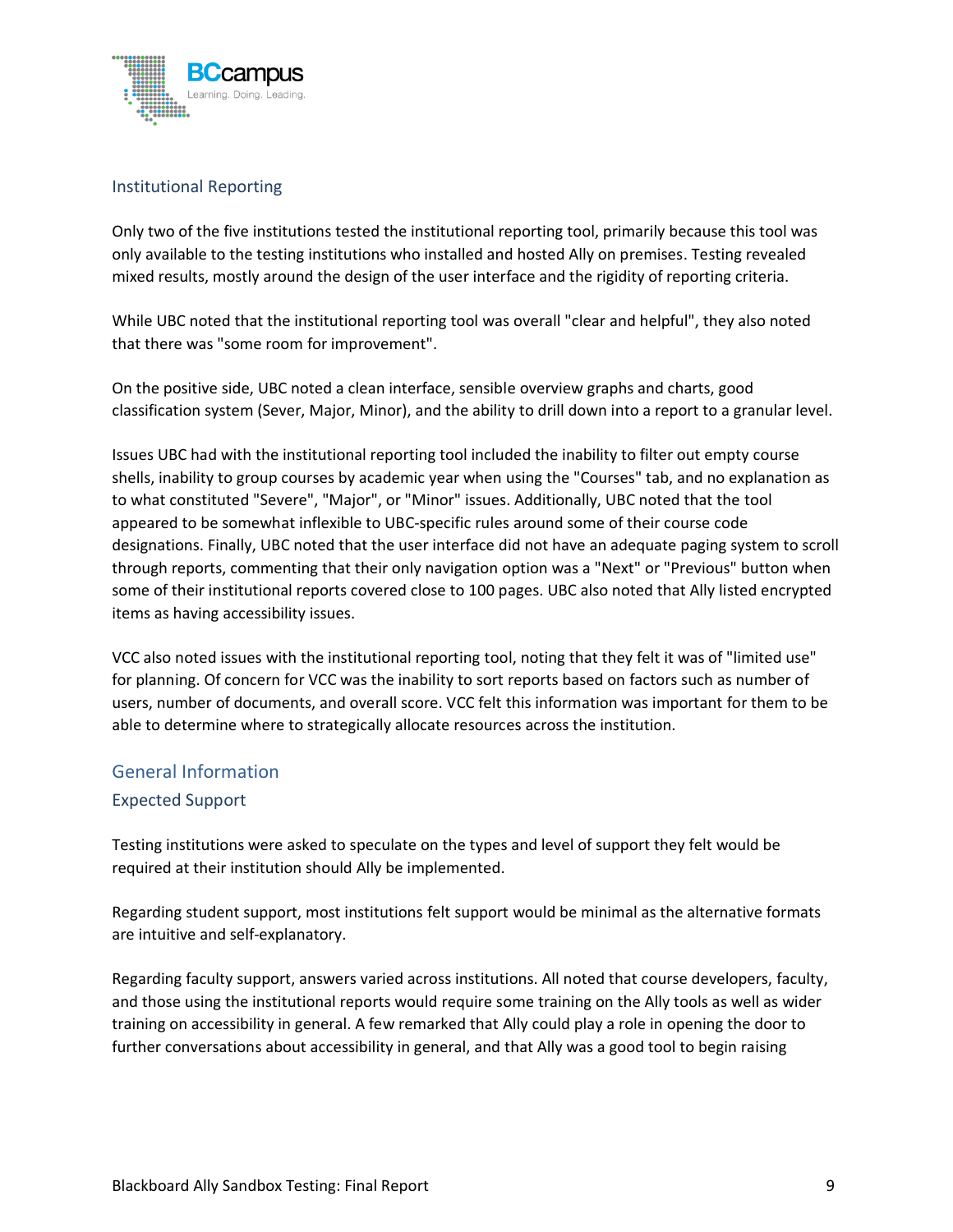

awareness among faculty and course developers about accessibility issues. Institutions were clear that Ally should be only one piece of a wider accessibility strategy.

#### <span id="page-10-0"></span>Comparison to similar tools

Three institutions commented on Ally versus other accessibility tools. UBC noted that Ally "compares favourably" to similar tools and stands out with the feedback and guidance it provides to instructors, while VCC called Ally "excellent" when compared to similar tools, noting that it is "simple, intuitive, and provides multiple accessible formats". Langara noted that there were some inconsistencies between Ally and the Office 365 accessibility checker, but only reported there was a discrepancy and not which tool was correct.

#### <span id="page-10-1"></span>Benefits of Ally

Institutions noted the following benefits of Ally:

- Availability of Ally raises awareness of accessibility in a positive and productive way
- Extensive reporting feature allows the University to better react to legislative expectations and monitor overall institutional progress
- Format shifting for students, without need to declare a disability
- Alternative formats for students. Currently we must have CAPER-BC do format shifts for us, which is limited to a one-off version for a single student. Ally allows us to provide multiple file formats to numerous students within our LMS without students having to ask us for them.
- Provides a wider institutional reach/increases scale of reach about accessibility beyond what limited staff can do
- Puts accessibility in front of all users
- Very good contextual feedback about accessibility issue
- ACCESS!

#### <span id="page-10-2"></span>Drawbacks of Ally

Institutions noted the following drawbacks of Ally:

- At a large institution where faculty enjoy a large degree of instructional autonomy, the biggest challenge to adopting Ally is likely in ensuring clarity of intent and stakeholder education around why Ally might be deployed.
- Cost  $(x3)$
- Culture/Institutional change (x2)
- Learning curve for faculty & content creators